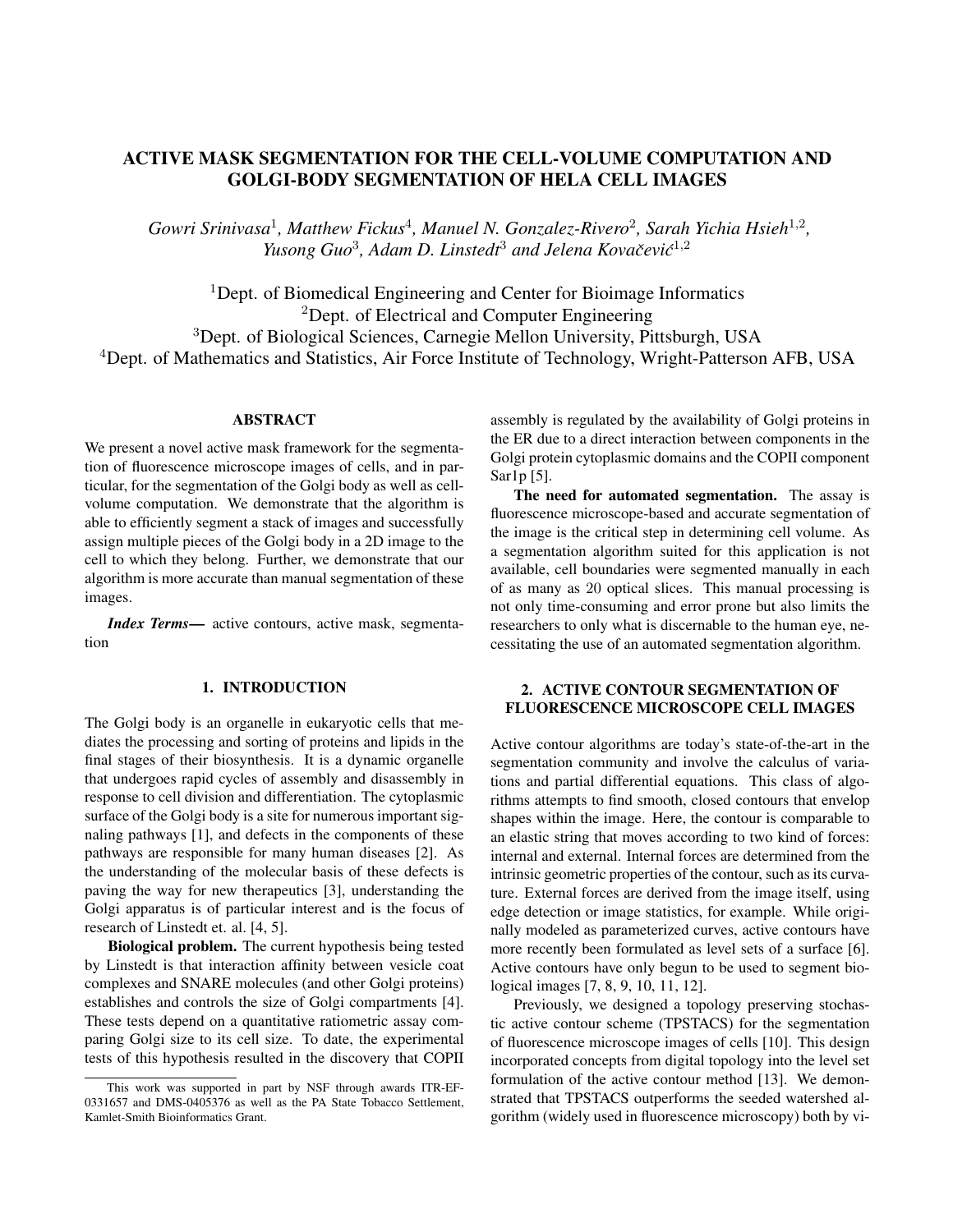sual inspection and quantitative measures of performance.

The success of TPSTACS led to further enhancements such as the introduction of a multiresolution component to the system to reduce the run time of the algorithm [11]. Subsequently, we studied the limitations of the level set formulation of the active contour algorithm. In that formulation, the forces that drive the contour evolution are only computed at the points on the current contour. These values then need to be propagated to the entire domain, as the level set function is defined over the entire domain of the image. This so-called velocity field extension process is computationally expensive. We thus proposed a faster, alternative method: a multiscale active contour (MSAC) transformation framework that uses a geometric embedding of the function but does not involve the distance transform to build the level set function [12]. The MSAC transform combines the flexibility and accuracy of the active contours with the adaptivity and efficiency of multiscale transforms. This is done by casting the energy functionals or forces that drive the active contour evolution as convolutions, permitting an FFT-based implementation of the algorithm.

In that algorithm, the contour convergence is facilitated by, but does not critically depend on, a good initial contour. Further, convergence is very quick, as the contour may advance by more than a few pixels in each iteration. Unfortunately, this increased rate of convergence comes at the cost of the loss of topology preservation. Indeed, the topology preserving criterion used in TPSTACS is based on the topological number of a point in the level set function [13], defined in a  $3 \times 3$  neighborhood around the point. When, as in the MSAC algorithm, the contour jumps in large increments in a single iteration, such local information is of little use. Instead, what is needed is an algorithm that retains all the advantages of the MSAC transform in addition to accommodating topology preservation as a force in its framework, the proposed goal in this work.

### 3. A NOVEL ACTIVE MASK FRAMEWORK FOR SEGMENTATION

We propose to segment images of multiple cells using multiple masks, rather than the geometric embedding of the contour in a single scalar-valued function. Although multiple level sets have been proposed before [14], the transform perspective of our segmentation core makes the proposed framework a novel approach.

In this design, we regard the segmentation of an image  $f(x)$  as the computation of M masking functions  $\{\psi_m\}_{m=1}^M$ , each having the same domain as f yet taking values in  $\{0, 1\}$ , with  $\psi_1(x) + \cdots + \psi_M(x) = 1$ , for each  $x \in \mathbb{R}^2$ . That is, each  $\psi_m(x)$  is a mask (indicator function) of the mth segmented region. The forces that drive the segmentation are based on the properties of the image or on the desired properties of the mask, such as having smooth boundaries, etc. As the forces

act on the masks and it is the masks that evolve, we call our method an *active mask (AM)* algorithm. The segments of the original image are immediately available as the masked components  $f_m(x) = \psi_m(x) f(x)$ . Moreover, by combining the different masks, we may obtain a single mask with multiple regions, each of which corresponds to a cell; Fig. 1 depicts the  $\psi_m$ 's corresponding to an image with three cells, together with their Golgi bodies, represented as one mask. This formalism is well suited to our application, as the volume of the cells can be easily obtained by integrating over the cell areas.



Fig. 1. A schematic representation of the multiple masks,  $\psi_1$ ,  $\psi_2$  and  $\psi_3$ , corresponding to three cells in an image together with the masks for the Golgi body fragments contained in them. We can combine the information from these separate masks to locate the different cells (and their Golgi body fragments) in an image.

Initialization. We start with a random initialization of  $M \gg M_0$  masks, where  $M_0$  is the expected number of cells in the image to be segmented. Each mask  $\psi_m$  is an indicator function of the pixel value  $f(x)$  of the image belonging to the region  $m$ . As the algorithm progresses, it is likely that some of these indicator functions will converge to zero, that is, empty masks; in this case, we eliminate these masks and reduce the number M accordingly.

Evolution. The active masks evolve based on two different forces. The first is a region-based force  $R(x)$ . Given the initial configuration, this force first acts on the  $M$  masks to coarsely separate the background and foreground regions. As we require only a coarse separation,  $R(x)$  is essentially a weighted soft thresholding of a smoothed version of the original image f. We use a single mask  $\psi_1$  to segment the background; the purpose of the remaining masks  $\{\psi_m\}_{m=2}^M$ is to segment the foreground into approximately  $M_0$  distinct cells. To be precise, the entire collection of masks  $\{\psi_m\}_{m=1}^M$ evolves via a local majority voting process, which is skewed according to the region-based force. In particular, our second force, a smoothing "geometric force" is the filtering operation:

$$
F_g(\psi_m(x)) = \int_{\mathbb{R}^2} \psi_m(x) g\left(\frac{x-y}{a}\right) dy,
$$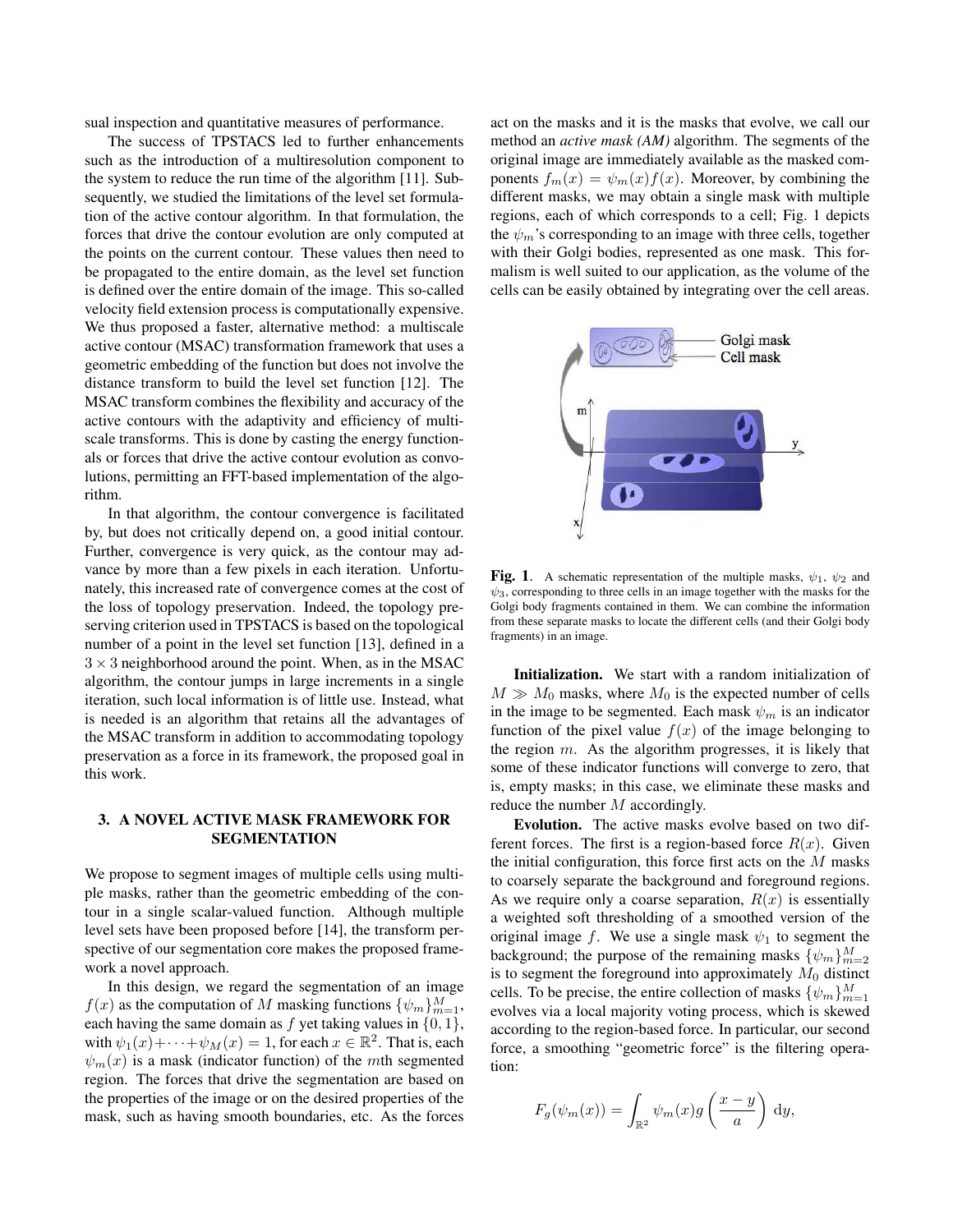where  $q$  is a lowpass filter with dilation parameter  $a$ . We then add the region-based force to  $F_q(\psi_1(x))$ , which, in essence, grants background pixels a disproportionately large vote to remain in the background. For any pixel  $x$ , the mask to which the pixel will belong in the next iteration corresponds to the index m which is the maximum of the values  ${F_q(\psi_1(x))}$  +  $R(x), F_g(\psi_2(x)), \ldots, F_g(\psi_M(x))\}$ . In this paradigm, masks "fight" with each other to take over their neighboring region. They stop evolving when the number of points voting on either side of the border is balanced.

Stopping criterion. The geometric force is iterated until the masks converge to a pattern and change no more, that is, when the skewed voting results in no pixels changing masks. This is an advantage as we do not have to choose the number of iterations to run the algorithm as is usually the case with most active contour algorithms.

We display the result by projecting each of the  $\psi_m$  masks to the space of the same dimension as that of the image to obtain a multihued mask, with each hue representing a different region (see Fig. 3(c)).

## 4. CELL-VOLUME COMPUTATION AND GOLGI BODY SEGMENTATION

We are given a stack of  $N$  2D images with two channels each—one representing the cells and the other, the localization pattern of a Golgi-body protein contained within them. As the Golgi body is an irregularly shaped organelle and very dynamic in nature, we often see multiple fragments of the organelle in the Golgi channel. Thus, segmenting the Golgi channel alone is a difficult task. Further, the cell boundaries are not always well-defined and, especially towards the periphery of the stack, most of the cells are not even discernable. These are some of the problems that complicate the task of segmentation and volume computation.

Golgi body segmentation. We adapt the active mask algorithm to segment the cell images and Golgi body images as follows: First, we initialize the AM algorithm on the middle slice in the stack and segment it to obtain the masks representing various cells in the image. As the cells are fairly distinct in this middle slice, the number of masks in the segmentation output serves as a reliable reference for the number of cells in the stack. After obtaining the active mask segmentation output on this slice, we use the result to initialize the Golgi body segmentation on the corresponding parallel channel image. Then, we propagate these results by using the corresponding masks to initialize the slices preceding and following the middle slices (see Fig. 2). We then repeat the process to segment all of the images in the stack.

Volume computation. Once we obtain the segmentation masks for the cell channel for all slices of the stack, we associate the different cells across the stack by computing the extent of overlap between the masks. We then sum up the areas of the masks that represent the corresponding cell to ob-



Fig. 2. The segmentation outcome of slice  $n$  is used to initialize the masks for segmenting slice  $n + 1$ .

tain the cell volume. We use these cell masks to associate the different Golgi fragments to their respective cells. We then sum up the areas of the corresponding Golgi masks across the stack to obtain the Golgi body volume for each cell.

#### 5. EXPERIMENTS

Dataset. Our data consists of 15 fields of images (a z-stack of 2D slices), containing 3-8 cells each. 40 optical sections of size  $1024 \times 1344$  pixels, were acquired, starting from the top of the cell to the bottom. The cells are double labeled with Sec13, a soluble membrane-protein and the Golgi marker protein, Giantin, in two parallel channels. Sec13 staining has a diffuse cytoplasmic background, which is used to mark the boundary of the cell. The resolution in x,y is  $0.05 \mu m$  whereas the z-resolution is  $0.3\mu$ m. Fig. 3(a) shows an example of the original cell image and Fig. 3(b) the corresponding Golgi body image for an arbitrary slice from the stack.

Results and discussion. We report here the numbers obtained for one of the noisier stacks with a relatively large number of cells. We used an initial number of masks,  $M = 2^{16}$  to segment the middle slice. We then used the masks of the middle slice to initiate the segmentation of the neighboring slices and repeated the process to the end of the stack. We fixed the resolution of the image to (1/8)th of the original as we obtain a good segmentation performance at this scale, even without further tuning. Fig. 3(c) shows the active mask outcome overlaid with the hand-segmentation result for an arbitrary slice chosen from the stack.

The biologists who visually assessed these results agreed that the AM segmentation is far better and more reliable than the hand segmentation. Thus, they will use the results from the AM algorithm as their reference. To quantify the difference between the AM segmentation and the hand segmentation, we computed the average area similarity  $(AS)$  between the masks. According to the literature, an average area similarity of 70% or greater, indicates a good agreement with the ground truth [15], which is the result of the AM segmentation in this case. We obtain an average  $AS = 35.19 \pm 23.20$ , denoting poor agreement between the hand segmentation with the AM results. This is not surprising as, with hand segmentation, not a single cell has been segmented in slices 32-40. Further, even amongst the more visible slices, the hand segmentation is not reliable. For instance, Fig. 3(c) shows how the cells that exist have not all been chosen by the manual